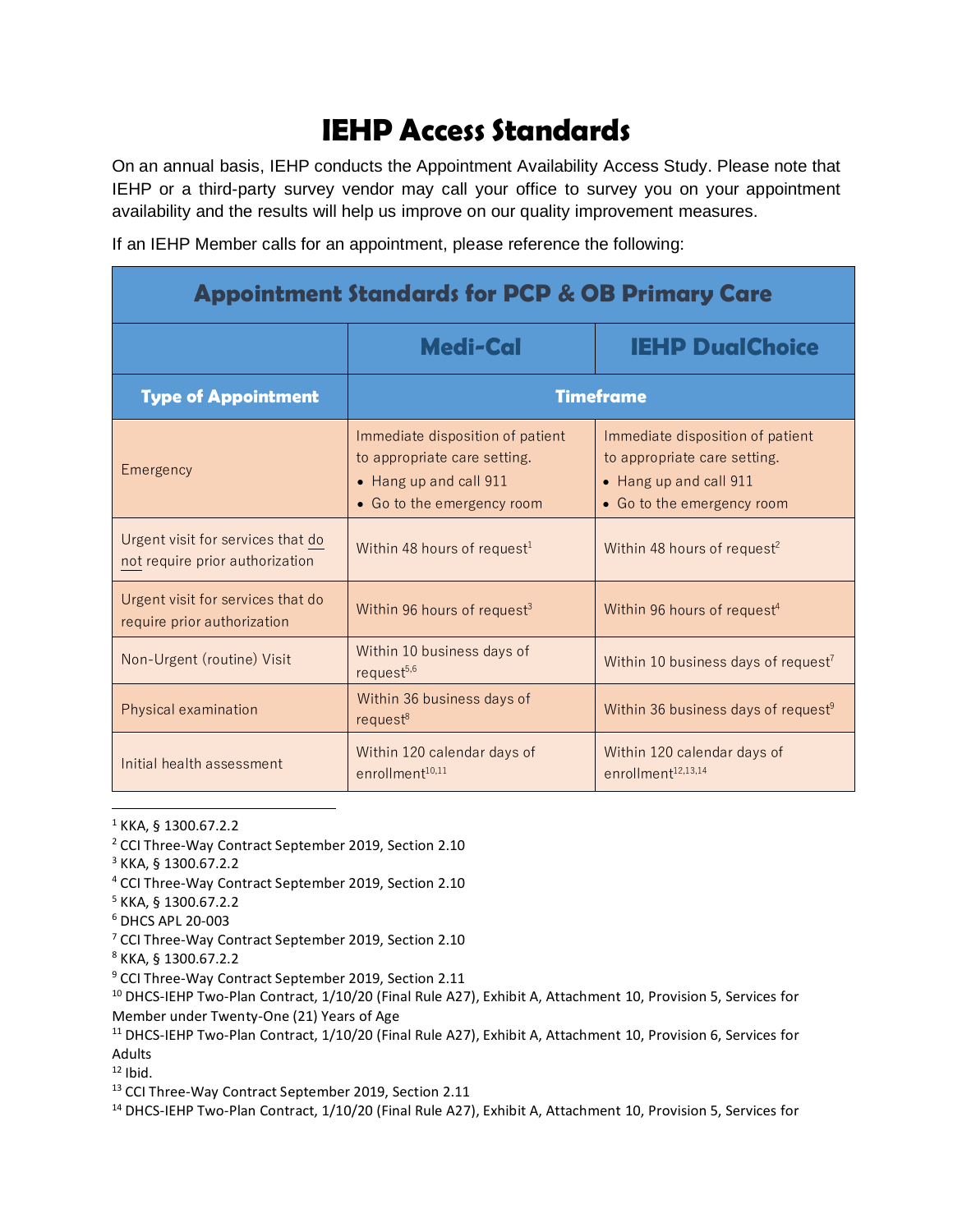| Initial health assessment (under<br>18 months of age only | Within 60 calendar days of<br>enrollment     | N/A                                                                                                |
|-----------------------------------------------------------|----------------------------------------------|----------------------------------------------------------------------------------------------------|
| Initial Preventive Physical Exam                          | N/A                                          | 30 days (complete the exam within 120<br>days of the Member's enrollment and<br>annual thereafter) |
| Well-women examination                                    | Within 36 business days of<br>$request^{15}$ | Within 36 business days of request <sup>16</sup>                                                   |
| Follow-up exam                                            | As directed by Physician                     | As directed by Physician                                                                           |

| <b>Appointment Standards for Specialist</b>                          |                                                                                                                          |                                                                                                                          |
|----------------------------------------------------------------------|--------------------------------------------------------------------------------------------------------------------------|--------------------------------------------------------------------------------------------------------------------------|
|                                                                      | <b>IEHP DualChoice</b><br>Medi-Cal                                                                                       |                                                                                                                          |
| <b>Type of Appointment</b>                                           | <b>Timeframe</b>                                                                                                         |                                                                                                                          |
| Emergency                                                            | Immediate disposition of patient<br>to appropriate care setting.<br>• Hang up and call 911<br>• Go to the emergency room | Immediate disposition of patient<br>to appropriate care setting.<br>• Hang up and call 911<br>• Go to the emergency room |
| Urgent visit for services that do<br>not require prior authorization | Within 48 hours of request <sup>17</sup>                                                                                 | Within 48 hours of request <sup>18</sup>                                                                                 |
| Urgent visit for services that do<br>require prior authorization     | Within 96 hours of request <sup>19</sup>                                                                                 | Within 96 hours of request <sup>20</sup>                                                                                 |
| Urgent prenatal visit                                                | Within 48 hours of request <sup>21</sup>                                                                                 | Within 48 hours of request <sup>22</sup>                                                                                 |
| Non-urgent (routine) visit                                           | Within 15 business days of<br>request $23,24$                                                                            | Within 15 business days of request <sup>25</sup>                                                                         |

- Member under Twenty-One (21) Years of Age
- <sup>15</sup> KKA, § 1300.67.2.2
- <sup>16</sup> CCI Three-Way Contract September 2019, Section 2.11
- <sup>17</sup> KKA, § 1300.67.2.2
- <sup>18</sup> CCI Three-Way Contract September 2019, Section 2.10
- <sup>19</sup> KKA, § 1300.67.2.2
- <sup>20</sup> CCI Three-Way Contract September 2019, Section 2.10
- <sup>21</sup> KKA, § 1300.67.2.2
- <sup>22</sup> CCI Three-Way Contract September 2019, Section 2.10
- <sup>23</sup> KKA, § 1300.67.2.2
- <sup>24</sup> DHCS APL 20-003
- <sup>25</sup> CCI Three-Way Contract September 2019, Section 2.10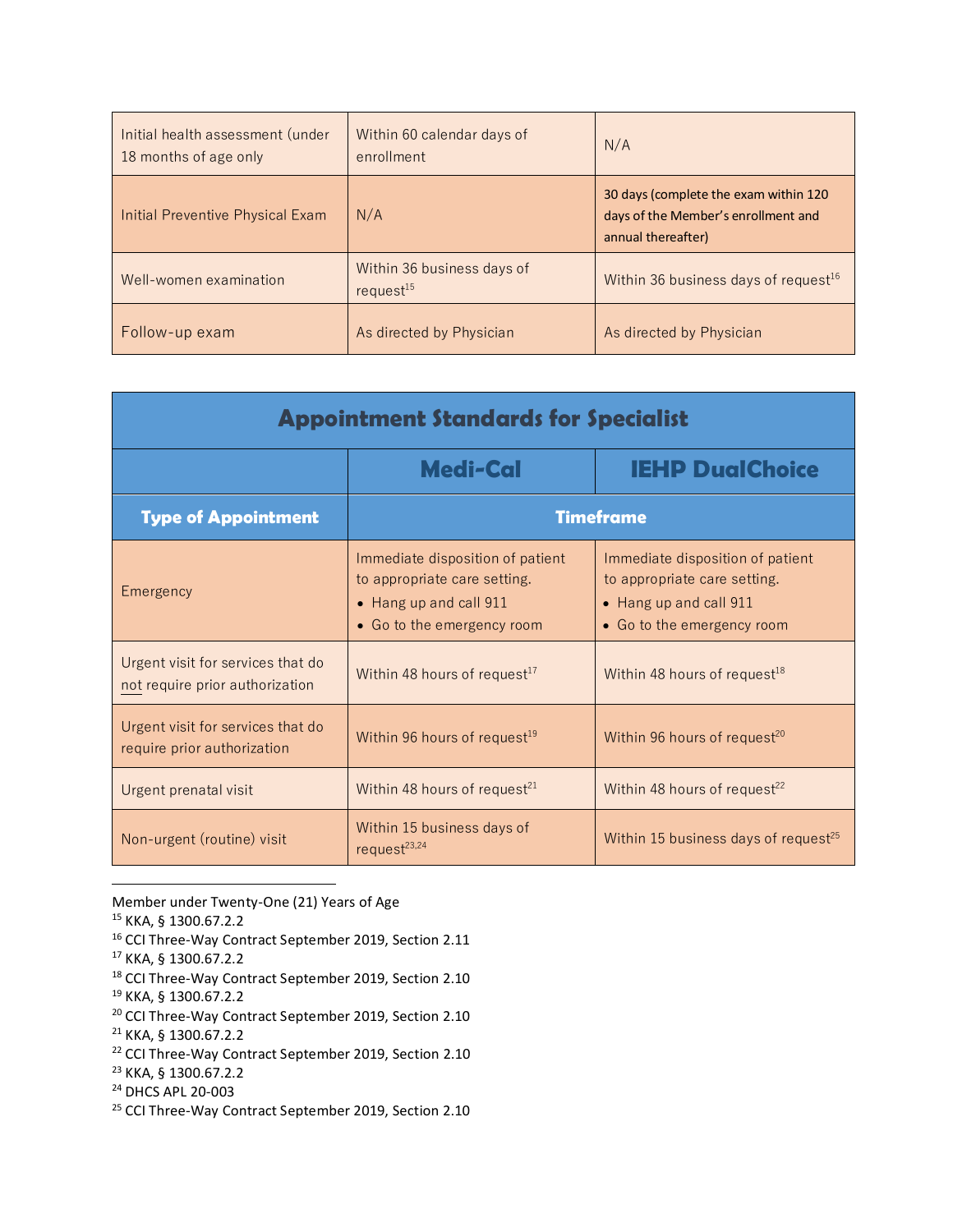| Non-urgent visit for ancillary<br>services (for diagnosis or<br>treatment of injury or other<br>health condition) | Within 15 business days of<br>request $^{26}$ | Within 15 business days of request <sup>27</sup> |
|-------------------------------------------------------------------------------------------------------------------|-----------------------------------------------|--------------------------------------------------|
| Initial prenatal visit                                                                                            | Within 10 business days of<br>request $28$    | Within 2 weeks of request <sup>29</sup>          |
| Non-Urgent (routine) prenatal<br>care                                                                             | Within 10 business days of<br>request $30$    | Within 2 weeks of request <sup>31</sup>          |
| Well-women examination                                                                                            | Within 36 business days $32$                  | Within 36 business days                          |
| Follow-Up exam                                                                                                    | As directed by Physician                      | As directed by Physician                         |

| <b>Appointment Standards for Behavioral Health Provider</b>                         |                                                                |                                                                |
|-------------------------------------------------------------------------------------|----------------------------------------------------------------|----------------------------------------------------------------|
|                                                                                     | <b>Medi-Cal</b>                                                | <b>IEHP DualChoice</b>                                         |
| <b>Type of Appointment</b>                                                          |                                                                | <b>Timeframe</b>                                               |
| Life-threatening emergency                                                          | Immediate disposition of Member to<br>appropriate care setting | Immediate disposition of Member to<br>appropriate care setting |
| Non-life-threatening emergency                                                      | 6 hours, or go to the $ER^{33}$                                | N/A                                                            |
| Urgent visit for behavioral health<br>needs that do not require an<br>authorization | Within 48 hours of request <sup>34</sup>                       | Within 48 hours of request                                     |

<sup>26</sup> KKA, § 1300.67.2.2

<sup>&</sup>lt;sup>27</sup> CCI Three-Way Contract September 2019, Section 2.10

<sup>&</sup>lt;sup>28</sup> DHCS-IEHP Two-Plan Contract, 1/10/20 (Final Rule A27), Exhibit A, Attachment 9, Provision 3, Access Requirements

<sup>29</sup> CCI Three-Way Contract September 2019, Section 2.11

<sup>30</sup> KKA, § 1300.67.2.2

<sup>&</sup>lt;sup>31</sup> CCI Three-Way Contract September 2019, Section 2.11

<sup>32</sup> KKA, § 1300.67.2.2

<sup>&</sup>lt;sup>33</sup> NCQA, 2020 HP Standards and Guidelines, NET 2B, Element B, Factor 1

<sup>34</sup> NCQA, 2020 HP Standards and Guidelines, NET 2B, Element B, Factor 2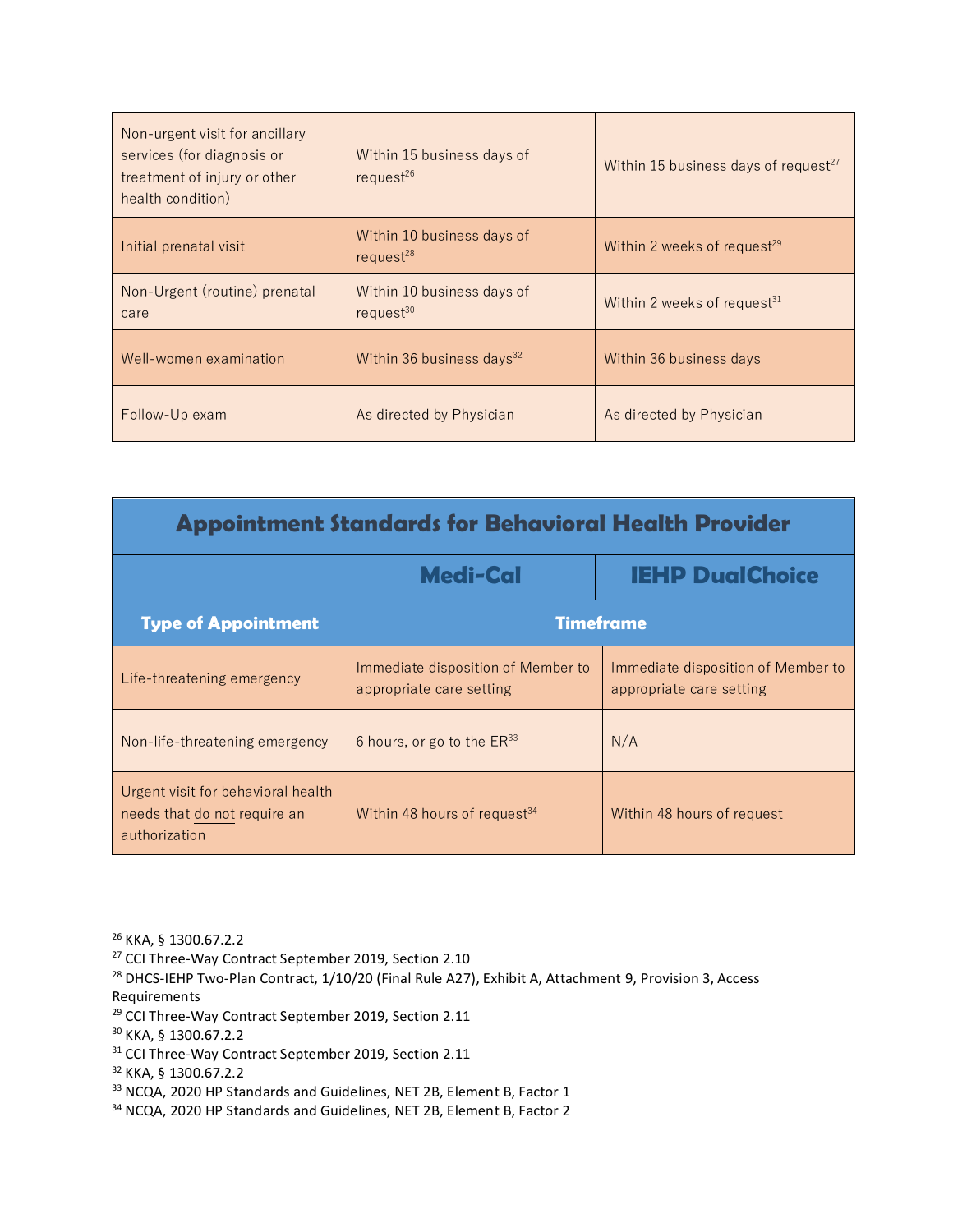| Urgent visit for behavioral health<br>need that do require<br>authorization    | Within 48 hours of request <sup>35</sup>         | Within 48 hours of request         |
|--------------------------------------------------------------------------------|--------------------------------------------------|------------------------------------|
| Initial routine (non-urgent) with a<br>Behavioral Health Care Provider         | Within 10 business days of request $36$          | Within 10 business days of request |
| Follow-Up routine (non-urgent)<br>visit                                        | Within 10 business days of request <sup>37</sup> | Within 10 business days of request |
| Non-urgent visit with a non-<br><b>Physician Behavioral Health</b><br>Provider | Within 10 business days of request               | Within 10 business days of request |

## **If you are unable to schedule an appointment within IEHP guidelines, please immediately contact IEHP Provider Relations Team at (909) 890-2054**

| <b>Telephone Standards</b>            |                                                                                                                                                                                                                                                                                                     |                                                                                                                                                                                                                                                                                                   |
|---------------------------------------|-----------------------------------------------------------------------------------------------------------------------------------------------------------------------------------------------------------------------------------------------------------------------------------------------------|---------------------------------------------------------------------------------------------------------------------------------------------------------------------------------------------------------------------------------------------------------------------------------------------------|
|                                       | <b>Medi-Cal</b>                                                                                                                                                                                                                                                                                     | <b>IEHP DualChoice</b>                                                                                                                                                                                                                                                                            |
| <b>Type of Call</b>                   | <b>Timeframe and Acceptable Alternative(s)</b>                                                                                                                                                                                                                                                      |                                                                                                                                                                                                                                                                                                   |
| Health Plan telephone waiting<br>time | During normal business hours, the<br>waiting time shall not to exceed 10<br>minutes <sup>38</sup><br>Calls received after normal business<br>hours (Monday-Friday, 8am-5pm) are<br>returned within one (1) business day.<br>Calls received after midnight are<br>responded to the same business day | During normal business hours, the<br>waiting time must limit average 2<br>minutes <sup>39</sup><br>Calls received after normal business hours<br>(Monday-Friday, 8am-5pm) are returned<br>within one (1) business day. Calls received<br>after midnight are responded to the same<br>business day |
| <b>Returning Member Messages</b>      | Urgent non-emergency calls:<br>within 24 hours <sup>40</sup><br>Non-urgent calls: At Minimum of 3<br>attempts to return Member's call                                                                                                                                                               | Urgent non-emergency calls: within                                                                                                                                                                                                                                                                |

 $35$  Ibid.

<sup>36</sup> NCQA, 2020 HP Standards and Guidelines, NET 2B, Element B, Factor 3

<sup>37</sup> NCQA, 2020 HP Standards and Guidelines, NET 2B, Element B, Factor 4

<sup>38</sup> KKA, § 1300.67.2.2

<sup>39</sup> CCI Three-Way Contract September 2019, Section 2.12

<sup>40</sup> DHCS-IEHP Two-Plan Contract, 1/10/20 (Final Rule A27), Exhibit A, Attachment 9, Provision 3, Access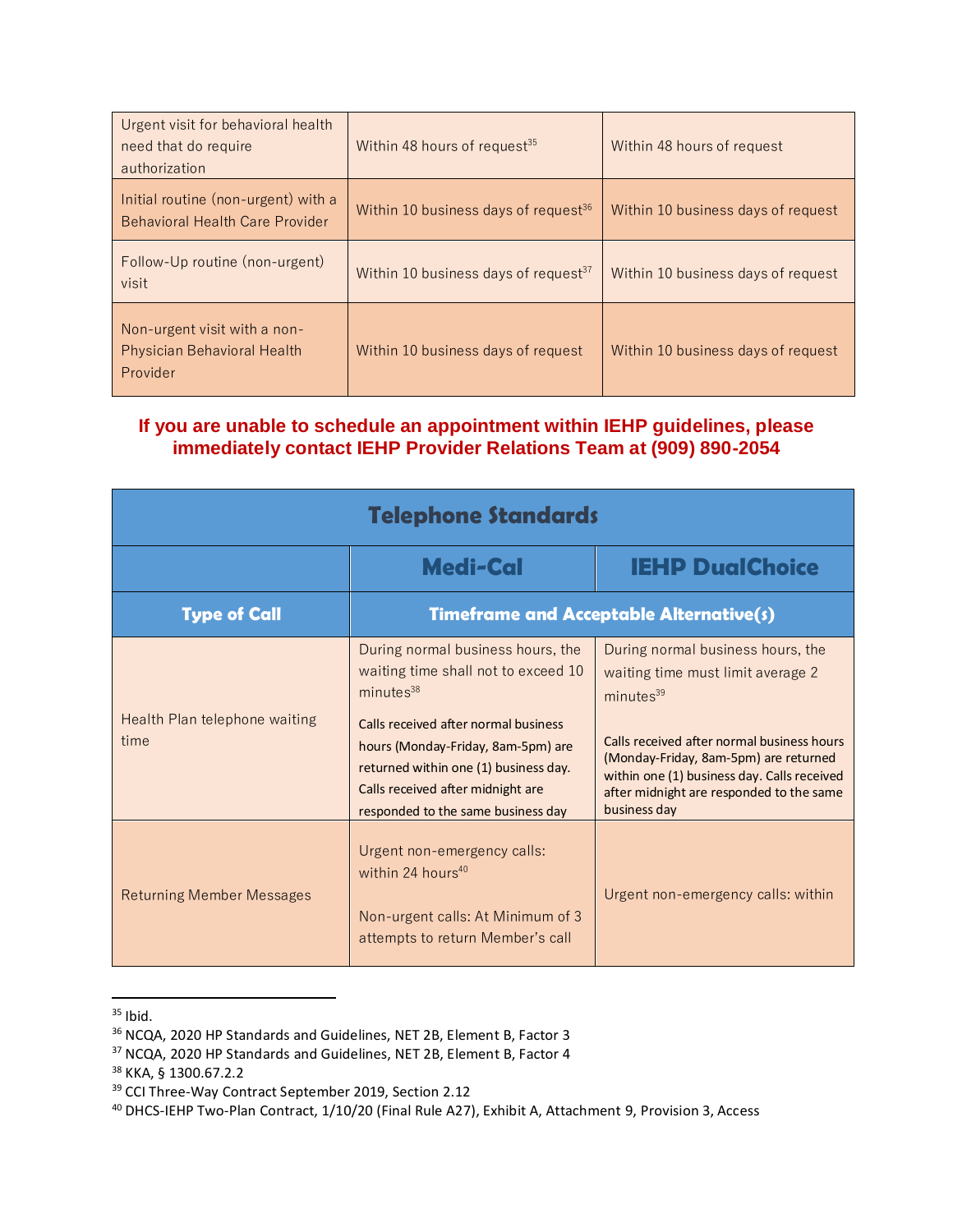| within 3 business day <sup>41</sup> | 24 hours <sup>42</sup>                                                                                       |
|-------------------------------------|--------------------------------------------------------------------------------------------------------------|
|                                     | Non-urgent calls: At Minimum of 3<br>attempts to return Member's call<br>within 3 business day <sup>43</sup> |

PCPs and IPAs provide 24-Hour phone access, 7 days a week. All PCP offices must have an answering machine and/or answering services during and after business hours. Members who reach voicemail must receive detailed instructions on how to proceed, including but not limited to how to obtain urgent or emergency care.<sup>44,45</sup>

An IEHP patient can speak to a licensed triage person via the IEHP 24-Hour Nurse Advice Line at (888) 244-IEHP (4347) or (866)-577-8355 for TTY users, 7 days a week, 24-hours a day. (PCPs must still provide  $24/7$  telephone access.) $46,47$ 

All PCP offices must have an active and working fax machine 24 hours per day, seven days per week.

| <b>PCP After-Hours Access</b> |                                                                                                                                                                        |                                                                                                                                                                        |
|-------------------------------|------------------------------------------------------------------------------------------------------------------------------------------------------------------------|------------------------------------------------------------------------------------------------------------------------------------------------------------------------|
|                               | <b>IEHP DualChoice</b><br><b>Medi-Cal</b>                                                                                                                              |                                                                                                                                                                        |
| <b>Type of Call</b>           | <b>Timeframe and Acceptable Alternative(s)</b>                                                                                                                         |                                                                                                                                                                        |
| Telephone Answer Time         | Immediate disposition of patient to<br>appropriate care setting. Recording<br>or verbally instruct patient to:<br>• Hang up and call 911<br>• Go to the Emergency Room | Immediate disposition of patient to<br>appropriate care setting. Recording<br>or verbally instruct patient to:<br>• Hang up and call 911<br>• Go to the Emergency Room |

 $41$  Ibid.

 $43$  Ibid.

 $46$  Ibid.

Requirements

<sup>&</sup>lt;sup>42</sup> CCI Three-Way Contract September 2019, Section 2.11

<sup>44</sup> CCI Three-Way Contract September 2019, Section 2.11

<sup>45</sup> KKA, § 1300.67.2.2

<sup>47</sup> KKA, § 1300.67.2.2